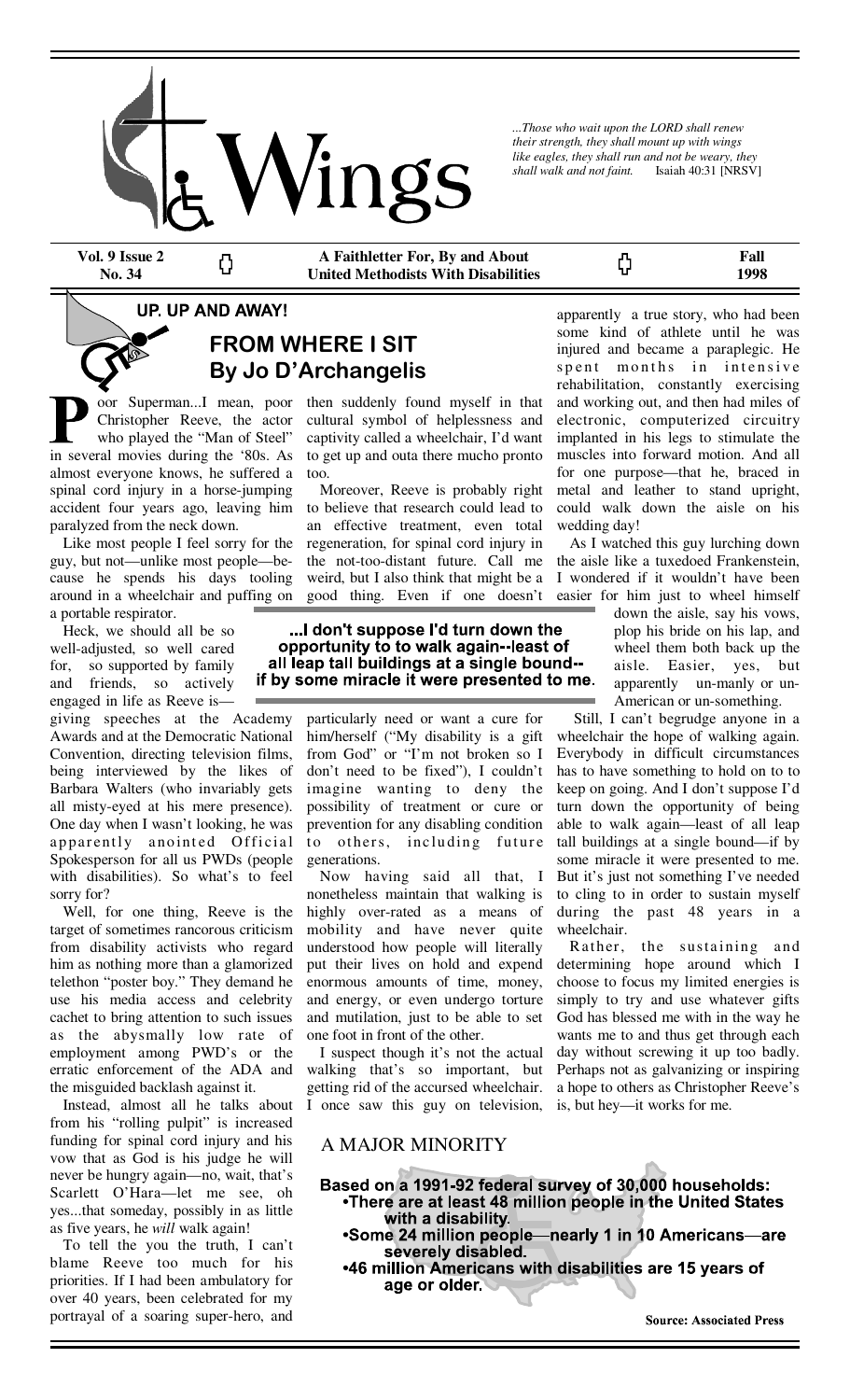# **TECHNOLOGY MAKES ON-THE-SPOT EVANGELISM POSSIBLE By Snoopi Botten**



*Editor's Note: Snoopi Botten was born with cerebral palsy, cannot walk or talk, and found Jesus Christ at the age of 16. When he's not working at a street mission in Minneapolis, Minn., he's singing in bars. He speaks—and sings—with an Augmentative Communication Device (ACD). For readers as ignorant on the subject as this editor is (or was), an ACD* 

*converts symbols and pictures selected and displayed on a screen into synthesized or digitalized speech—or song. The following piece originally appeared on an on-line list server for ACD users and was forwarded to the editor by e-mail. (By the way, the"Vanguard" and "Liberator" Botten mentions are model-names for ACD's.)* 

s most of you know, I'm now instead of a Liberator...I'm accessing 40 words a minute, which is not bad.

 I just went to Promise Keepers, which is a yearly ministry for men. I took my Vanguard so I could meet people, and you guys are going to flip when you read what I ended up doing!

 I showed up two hours early and was very easily talking to people, buying stuff, and everything else. An announcement was made that they needed more "evangelists," people who counsel and pray with other people at the altar. Without thinking, I signed up to do it. It was so strange; even as someone was filling out the forms for me, my answers were 100-percent spontaneous. I attracted a lot of annoying attention as people were wondering how the heck I was answering so fast....

 Anyway, I almost felt like a fool because I never, ever thought any one

using a Vanguard to talk with followed the instructions and went to would come to me for prayer. But I the front with all the other evangelists. I was shocked when the other evangelists started to send people over

> When I came to know Christ, I told God he would have to challenge me daily; I didn't want him to underestimate me like everyone else [did].

to me. I was able to help one man rededicate his life to God. When it was all over, some of the other evangelists talked to me as if I weren't disabled in any way.

 I used Vanguard the entire time. It's so fast it feels totally natural for both me and the other people around me...I'm still adding to my vocabulary and trying to make it even faster, but I never thought I'd be an evangelist at Promise Keepers. I'm still in shock that I was an on-the-spot evangelist with no preparation!

*Following are excerpts from Botten's later e-mail messages directly to the editor:* 



 My goal is a lot like yours—I want to encourage more religious involvement for people with disabilities. I'm writing my own music, arranging it, and everything. I'm recording it in a studio, and I'm working on getting the promotions together....

 I was saved when I was 16, and it's been a battle ever since, to say the least. I do what I feel God calls me to do. I mean, ever since the age of 23 I've been singing in bars, which isn't easy for me because "Christians" aren't supposed to do that. Yet God uses me to bring people to Jesus through my music and through my just being who I am. I'm glad I'm not alone. Jesus himself was given a hard time for being around and socializing with sinners....

 It seems like no matter what we do, someone always says something like, "Wait until he's healed—won't he be a blessing?" I hate that! I was thought to be brain-dead at birth. I know Jesus Christ restored my mind. I don't know why I can't walk, nor do I care. God is using me in ways that he could

never do if I could walk.... There will always be people who think that a disability is nothing more than a demon. I've had three exorcisms in my life by well-meaning people who were trying to test their own faith instead of listening to God's will. In my opinion, people who need to try their faith actually have doubt....

 When I came to know Christ, I told God he would have to challenge me daily; I didn't want him to underestimate me like everyone else [did]. Jesus has me doing things that I never even dreamed of. And a God like that does not mind questions—he welcomes them....

 I've found that you only think you are handicapped until you let God use you. He turns every disability into a strength. God is all the strength anyone needs. "I can do everything through Christ who strengthens me....

 People need to hear that. If we dare to believe God's word, he will meet us. It was so neat at Promise Keepers. In spite of my pain and self-doubt, God needed me to minister to specific people. I had to let go and let God.

#### **CORRECTION**

 **Due to a mental lapse (of which there are plenty to go around), your esteemed editor has been giving an incorrect website address in the**  *Wings* **info box in past issues. The correct website address is given in** 

(Donations are tax-deductible to the extent allowed by law.) **the info box at the left.**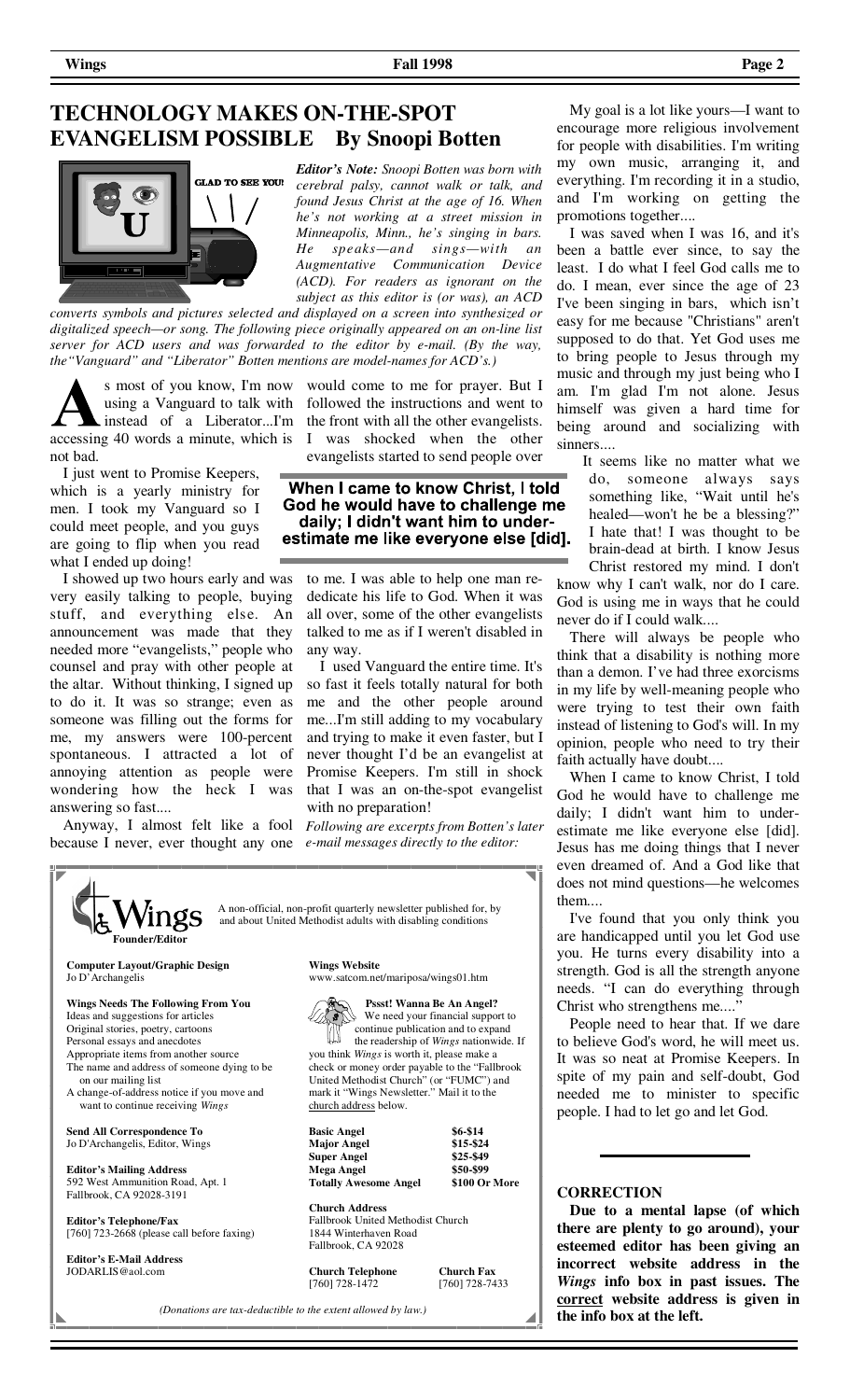**BEER** 

# **NO ONE CAN MAKE ME ABUSE DRUGS—I'M A VOLUNTEER By Dr. Dee Bissell**

am writing as a person who has experienced addiction herself and who is married to a recovering person. My husband was an alcoholic for many years, and I became a prescription pill addict to cope with his addiction and what it was doing to me. My drug was in a pill, my husband's in a bottle or can. Yet we both had the same problem—we just didn't realize it. The past thirty years have been a blessing as we discovered our addictions and were willing to do something about them.

 The doctors I went to had no clue about addiction, and they had no clue when prescribing me medication that I was at high risk to become addicted to it.

 I had polio at the age of four months and grew up with two alcoholic parents. When we come from families

genetically predisposed to become addicted (though not necessarily to alcohol) ourselves. We don't have to become addicted, but if we are not aware of the danger, it is easy to fall into the trap. With my background and with *my disability* I was set up for addiction.

 Only after being educated as a "Substance Abuse Professional" did I find I was a high-risk person for addiction to alcohol or other drugs (*see risk factors for persons with disabilities on this page—ed. note*) and would have to be careful what I took for my ailments. I also needed to find alternative ways to handle my problems or pain. 12-Step programs have been a blessing for me and have helped me through so many difficult times.

with a history of alcoholism, we are people with all kinds of disabilities in There are more than 48-million

#### **Common Risk Factors For Alcohol and Other Drug Abuse For Persons With Disabilities**

#### **MEDICAL**

 People with disabilities often use medications, sometimes two or more concurrently prescribed, over extended periods of time which may influence behavior or interact with other drugs such as alcohol. Medical conditions associated with disabilities can decrease a person's tolerance for alcohol and other drugs or lead to dependency on them for temporary relief from pain and discomfort.

#### **PSYCHOLOGICAL**

 Family, friends, and professionals—misguidedly motivated by compassion, guilt, frustration, or camaraderie—may inadvertently encourage people with disabilities to misuse alcohol and other drugs. With the onset of a disability, a person may experience the increased stress of difficult adjustments to a whole new life style and/or daily routine. Negative reactions to a disability—shock, denial, anger, depression, resentment, guilt, and/or embarrassment—can lead to unhealthy coping strategies. **SOCIAL**

 Young people with disabilities especially may have less opportunities for social experience or greater needs for acceptance with peer groups and thus may be more vulnerable to alcohol and other drug abuse through peer pressure. Lack of transportation, recreational, or social opportunities frequently isolate people with disabilities of all ages from each other as well as from the non-disabled community, thus leading to depression and poor self-esteem.

#### **ECONOMIC AND EMPLOYMENT**

 People with disabilities often face loss of job or major medical bills and related costs, creating financial anxieties and stress. Two-thirds of all people with disabilities who are of working age are unemployed, even though 66 percent of them say they want to work. Of those who are employed, only 25 percent work full time.

#### **ACCESS**

 People with disabilities frequently encounter limited access to substance abuse materials or programs because of different learning styles, cognitive or sensory limitations, and physically inaccessible facilities.

 While any of these factors alone could pose a risk, the cumulative effect cannot be underestimated—and cannot be overlooked—as a key factor in rehabilitation.

 **—D.B.—**

the U.S. Approximately 10% of the general population has an alcohol problem. In the disability community the figures are even higher.

 Addiction is an all-pervasive problem. It isn't an easy thing to deal with if you're the one with an addiction. It's a living nightmare if you care for someone with an addiction. Are there answers to these problems? I give a resounding Yes!!!

**Bissell is a retired member of the National Christian Association of Counselors and is currently residing in Ellenton, Florida.**

**FOR HELP WITH ALCOHOL AND O T H E R D R U G - R E L A T E D PROBLEMS,** Dr. Bissell recommends Ephesians Life Ministries, Inc., telephone [301] 439-7191. This is a ministry that deals with substance abuse from a Christian perspective and can give referrals to other states if needed.

FOR INFORMATION ON **DISABILITY AND ALCOHOL AND OTHER DRUG ABUSE,** contact Resource Center On Substance Abuse Prevention and Disability, VSA Educational Services, 1331 F Street NW, Suite 800, Washington, DC, 20004, Voice Telephone [202] 783-2900, TDD [202] 737-0645, Fax [202] 628-3812.

## **REVEALING THE BROKENNESS**

Shame. sorrow. failurealone.

We do not want to think. to reach, to remember. to tell.

We want to hide, to act just fine-perfect.

**But healing comes** by revealing the brokenness,<br>confessing to God, who knows our need.

Then the light of Christ's love can shine holy, healing beams of grace, and bring life from death, hope from despair.

--Roberta Porter--